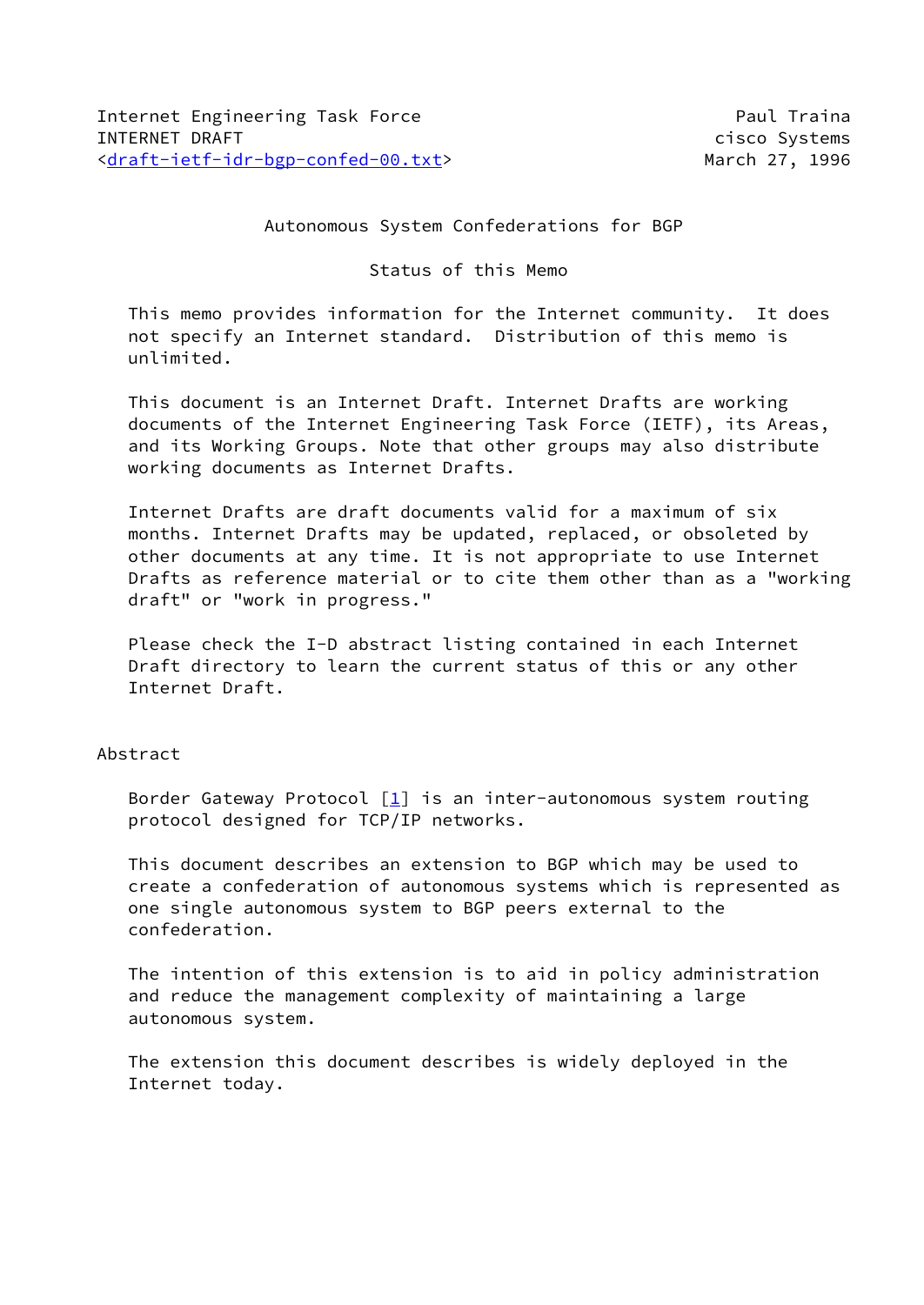INTERNET DRAFT December 5, 1995

### Introduction

 It may be useful to subdivide autonomous systems with a very large number of BGP speakers into smaller domains for purposes of controlling routing policy via information contained in the BGP AS\_PATH attribute. For example, one may chose to consider all BGP speakers in a geographic region as a single entity.

 In addition to improvements in routing policy control, current techniques for deploying BGP among speakers in the same autonomous system establish a full mesh of TCP connections among all speakers for the purpose of exchanging exterior routing information. In autonomous systems the number of intra-domain connections that need to be maintained by each border router can become significant.

 Subdividing a large autonomous system allows a significant reduction in the total number of intra-domain BGP connections, as the connectivity requirements simplify to the model used for inter-domain connections.

 Unfortunately subdividing an autonomous system may increase the complexity of policy routing based on AS\_PATH information for all members of the Internet. Additionally, this division increases the maintenance overhead of coordinating external peering when the internal topology of this collection of autonomous systems is modified.

 Finally, dividing a large AS may unnecessarily increase the length of the sequence portions of the AS\_PATH attribute. Several common BGP implementations can use the number of "hops" required to reach a given destination as part of the path selection criteria. While this is not an optimal method of determining route preference, given the lack of other in-band information, it provides a reasonable default behavior which is widely used across the Internet. Therefore, division of an autonomous system into separate systems may adversely affect optimal routing of packets through the Internet.

 However, there is usually no need to expose the internal topology of this divided autonomous system, which means it is possible to regard a collection of autonomous systems under a common administration as a single entity or autonomous system when viewed from outside the confines of the confederation of autonomous systems itself.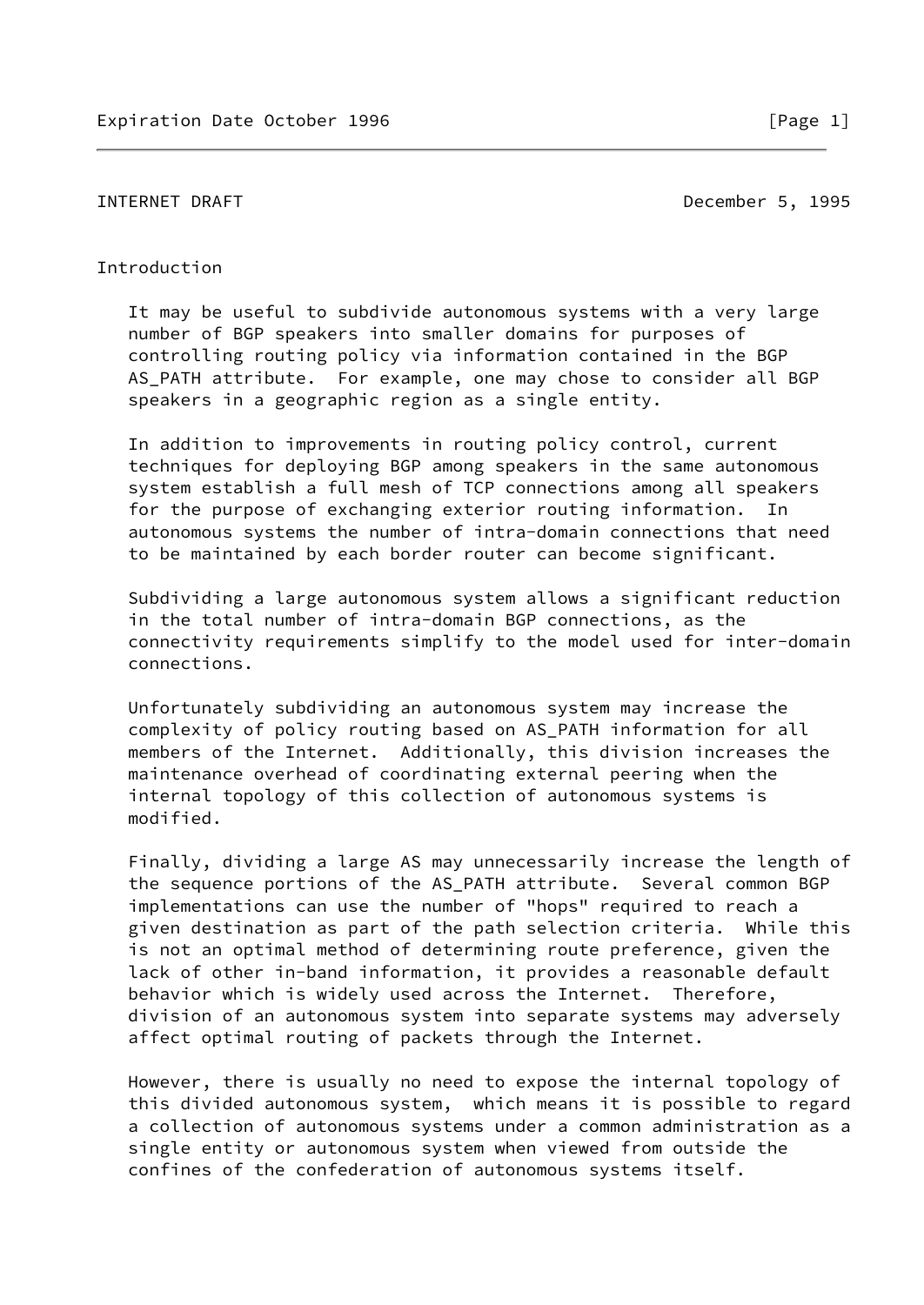Expiration Date October 1996 **and Solution** (Page 2)

### INTERNET DRAFT December 5, 1995

### Terms and Definitions

- AS Confederation A collection of autonomous systems advertised as a single AS number to BGP speakers that are not members of the confederation.
- AS Confederation Identifier An externally visible autonomous system number that identifies the confederation as a whole.
- Member-AS

 An autonomous system that is contained in a given AS confederation.

# Overview

 IDRP[2] has the concept of a routing domain confederation. An IDRP routing domain confederation appears to IDRP speakers external to the confederation as a single administrative entity. This extension is based upon that work.

 In IDRP, routing domain confederations may be nested within each other or disjoint portions of still larger confederations. The algorithm BGP defines for additions to the AS\_PATH attribute imposes an additional restriction that AS confederations must be strictly hierarchical in nature.

# AS\_CONFED segment type extension

 Currently, BGP specifies that the AS\_PATH attribute is a well-known mandatory attribute that is composed of a sequence of AS path segments. Each AS path segment is represented by a type/length/value triple.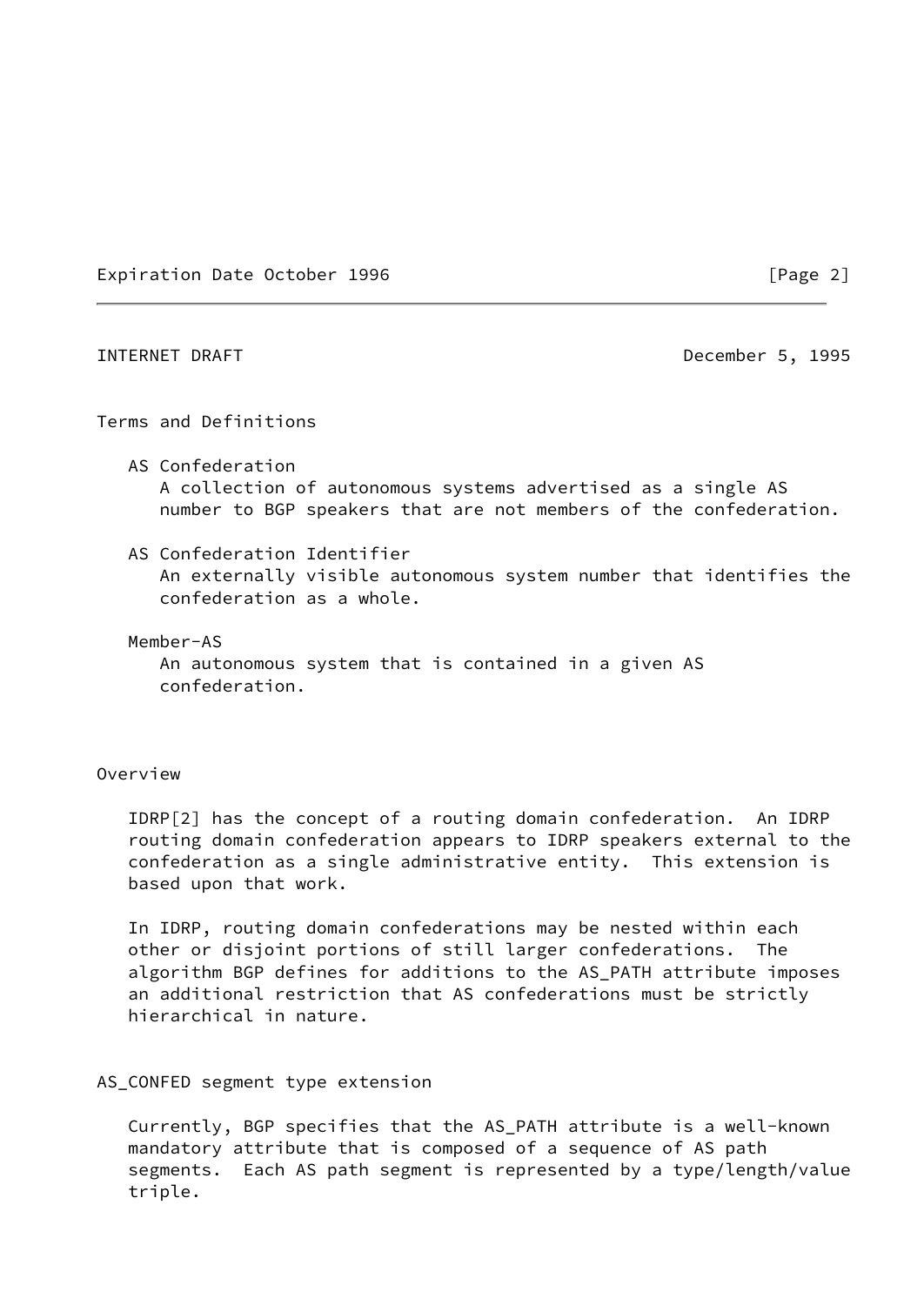In  $[1]$  $[1]$ , the path segment type is a 1-octet long field with the two following values defined:

| Value | Segment Type                                                                   |
|-------|--------------------------------------------------------------------------------|
|       | AS_SET: unordered set of ASs a route in the<br>UPDATE message has traversed    |
| 2     | AS_SEQUENCE: ordered set of ASs a route in<br>the UPDATE message has traversed |

Expiration Date October 1996 **and Southern Expiration Cage 3** 

INTERNET DRAFT December 5, 1995

This document reserves two additional segment types:

- 3 AS\_CONFED\_SET: unordered set of ASs in the local confederation that the UPDATE message has traversed
- 4 AS\_CONFED\_SEQUENCE: ordered set of ASs in the local confederation that the UPDATE message has traversed

Operation

 A member of a BGP confederation will use its confederation identifier in all transactions with peers that are not members of its confederation. This confederation identifier is considered to be the "externally visible" AS number and this number is used in OPEN messages and advertised in the AS\_PATH attribute.

 A member of a BGP confederation will use its routing domain identifier (the internally visible AS number) in all transactions with peers that are members of the same confederation as the given router.

 A BGP speaker receiving an AS\_PATH attribute containing a confederation ID matching its own confederation shall treat the path in the same fashion as if it had received a path containing its own AS number.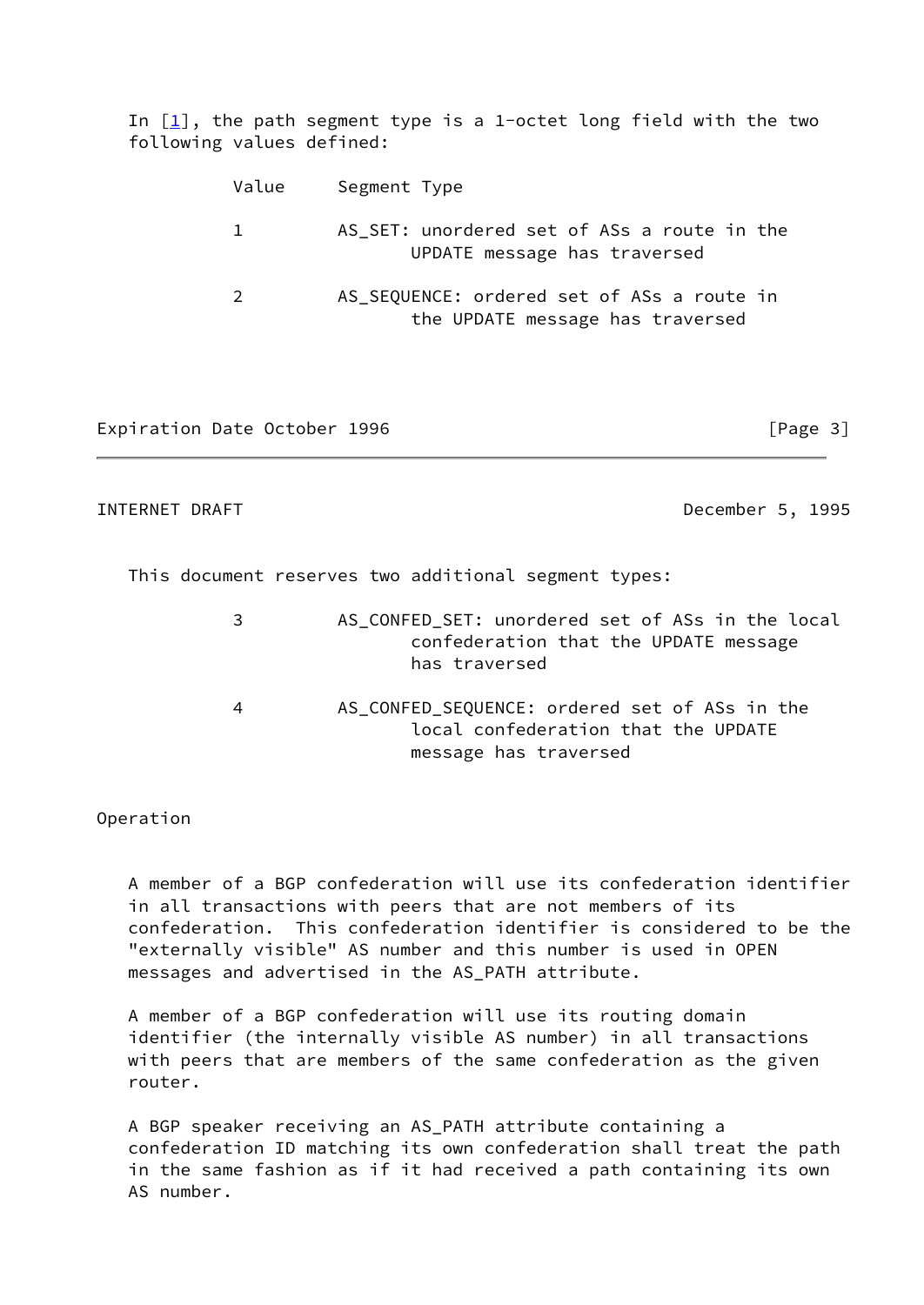AS PATH modification rules

Section 5.1.2 of  $[1]$  is replaced with the following text.

 When a BGP speaker propagates a route which it has learned from another BGP speaker's UPDATE message, it shall modify the route's AS\_PATH attribute based on the location of the BGP speaker to which the route will be sent:

 a) When a given BGP speaker advertises the route to another BGP speaker located in its own autonomous system, the advertising speaker shall not modify the AS\_PATH attribute associated with the route.

 b) When a given BGP speaker advertises the route to a BGP speaker located in a neighboring autonomous system that is a member of the local autonomous system confederation, then the advertising

Expiration Date October 1996 **and Solution** (Page 4)

INTERNET DRAFT December 5, 1995

speaker shall update the AS\_PATH attribute as follows:

 1) if the first path segment of the AS\_PATH is of type AS\_CONFED\_SEQUENCE, the local system shall prepend its own AS number as the last element of the sequence (put it in the leftmost position).

 2) if the first path segment of the AS\_PATH is not of type AS\_CONFED\_SEQUENCE the local system shall prepend a new path segment of type AS\_CONFED\_SEQUENCE to the AS\_PATH, including its own confederation identifier in that segment.

 c) When a given BGP speaker advertises the route to a BGP speaker located in a neighboring autonomous system that is not a member of the current routing domain confederation, then the advertising speaker shall update the AS\_PATH attribute as follows:

 1) if the first path segment of the AS\_PATH is of type AS\_CONFED\_SEQUENCE, that segment and any immediately following segments of the type AS\_CONFED\_SET are removed from the AS\_PATH attribute, leaving the sanitized AS\_PATH attribute to be operated on by steps 2, or 3.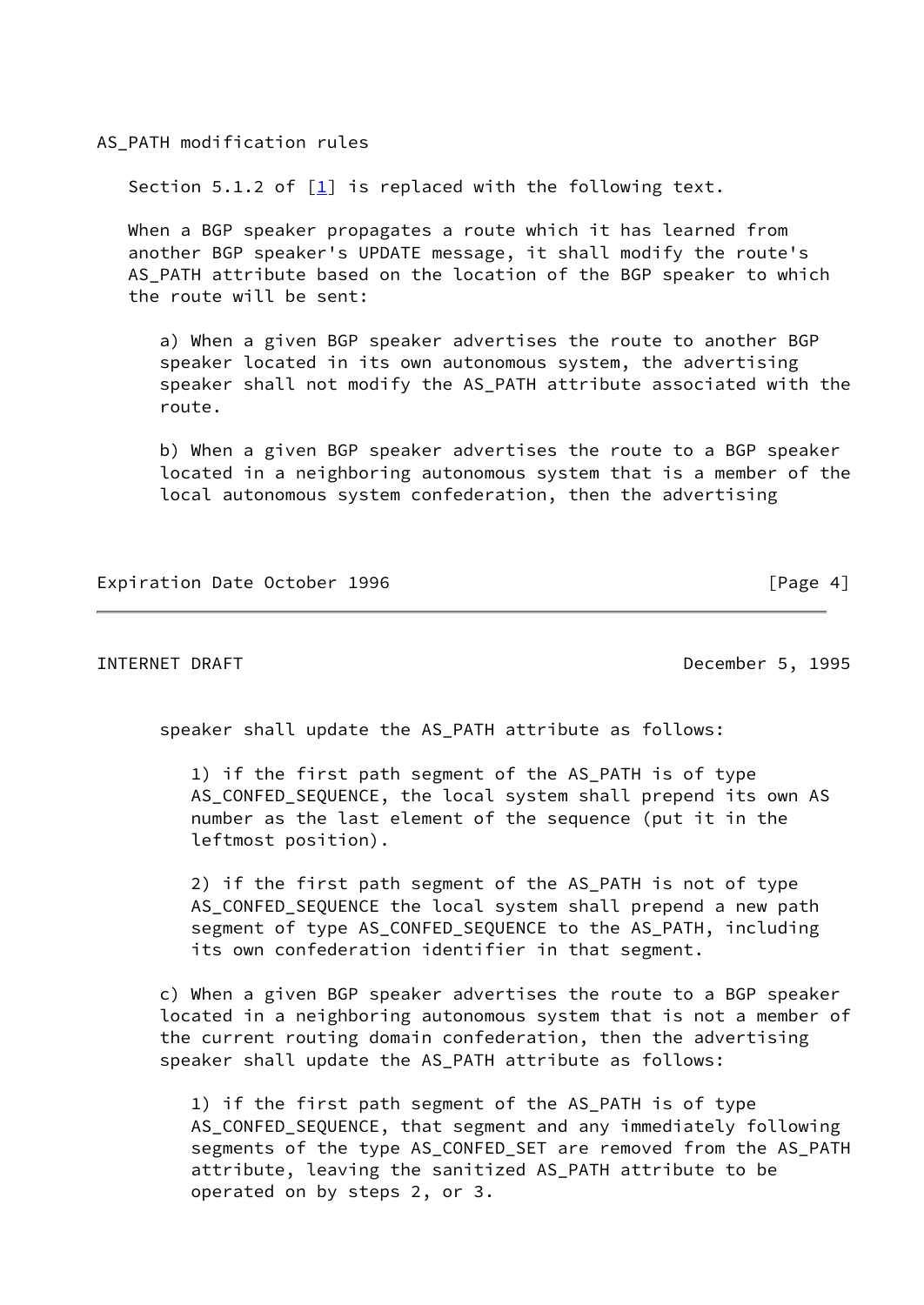2) if the first path segment of the remaining AS\_PATH is of type AS SEQUENCE, the local system shall prepend its own confederation identifier as the last element of the sequence (put it in the leftmost position).

 3) if there are no path segments following the removal of the first AS\_CONFED\_SET/AS\_CONFED\_SEQUENCE segments, or if the first path segment of the remaining AS\_PATH is of type AS\_SET the local system shall prepend a new path segment of type AS\_SEQUENCE to the AS\_PATH, including its own confederation identifier in that segment.

When a BGP speaker originates a route:

a) the originating speaker shall include an empty AS PATH attribute in all UPDATE messages sent to BGP speakers located in its own autonomous system. (An empty AS\_PATH attribute is one whose length field contains the value zero).

 b) the originating speaker shall include its own AS number in an AS\_CONFED\_SEQUENCE segment of the AS\_PATH attribute of all UPDATE messages sent to BGP speakers located in neighboring autonomous systems that are members of the local confederation. (In this case, the AS number of the originating speaker's member autonomous system number will be the only entry in the AS\_PATH attribute).

Expiration Date October 1996 **and Southern Contract Contract Contract Contract Contract Contract Contract Contract** 

INTERNET DRAFT December 5, 1995

 c) the originating speaker shall include its own confederation identifier in a AS\_SEQUENCE segment of the AS\_PATH attribute of all UPDATE messages sent to BGP speakers located in neighboring autonomous systems that are not members of the local confederation. (In this case, the confederation identifier of the originating speaker's member confederation will be the only entry in the AS\_PATH attribute).

Common Administration Issues

 It is reasonable for member ASs of a confederation to share a common administration and IGP information for the entire confederation.

It shall be legal for a BGP speaker to advertise an unchanged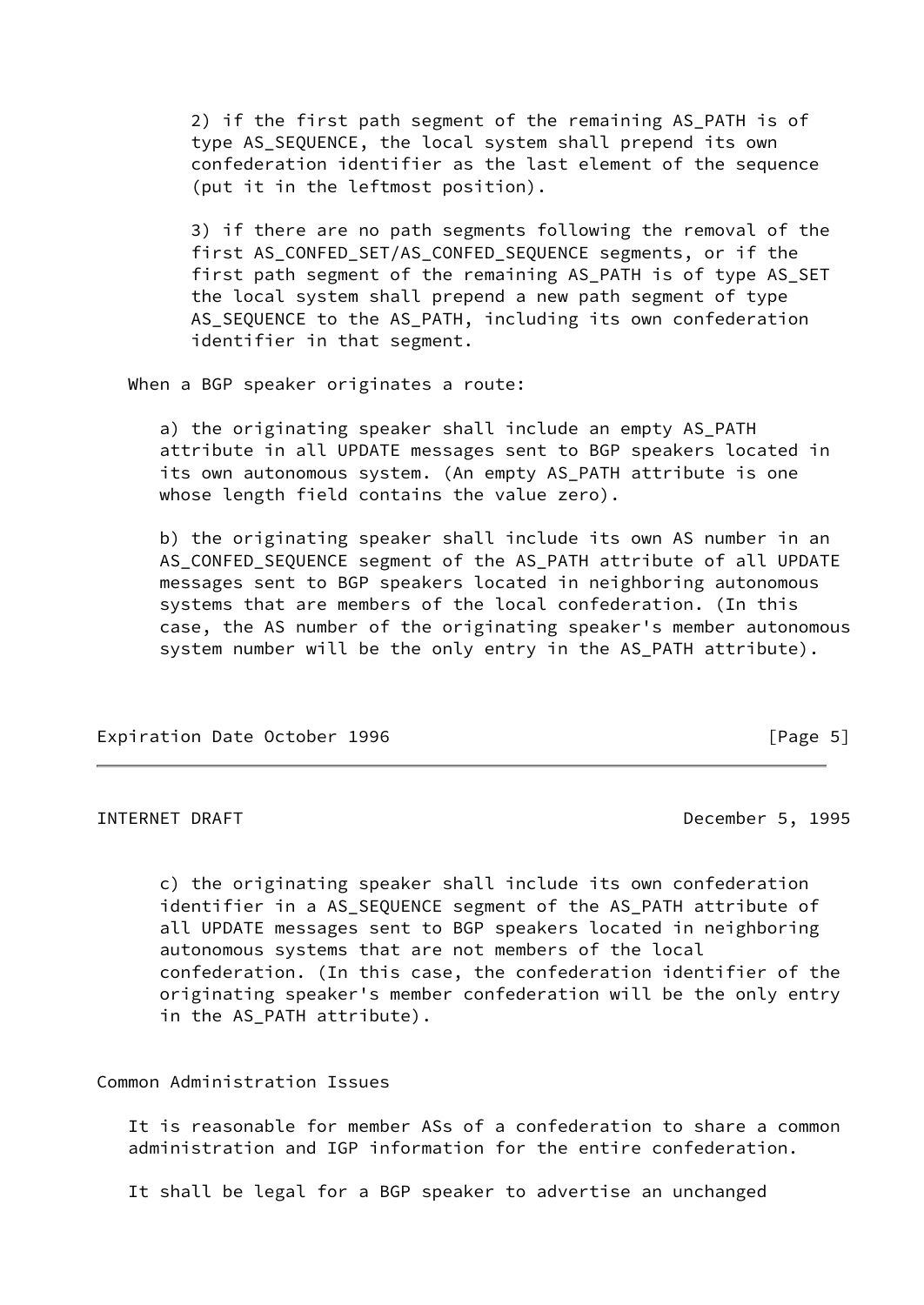NEXT HOP and MULTI EXIT DISCRIMINATOR attribute to peers in a neighboring AS within the same confederation. In addition, the restriction against sending the LOCAL\_PREFERENCE attribute to peers in a neighboring AS within the same confederation is removed. Path selection criteria for information received from members inside a confederation may follow the same rules used for information received from members inside the same autonomous system.

### Compatibility

 All BGP speakers participating in a confederation must recognize the AS\_CONFED\_SET and AS\_CONFED\_SEQUENCE segment type extensions to the AS PATH attribute.

 Any BGP speaker not supporting these extensions will generate a notification message specifying an "UPDATE Message Error" and a sub code of "Malformed AS\_PATH".

 This compatibility issue implies that all BGP speakers participating in a confederation must support BGP confederations, however BGP speakers outside the confederation need not support these extensions.

Compatibility Discussion

We considered the use of a distinct, optional, transitive attribute to carry AS confederation information as opposed to specifying new types in the existing AS path attribute. This would relax the requirement that all BGP speakers participating in a confederation to allow the use of legacy units provided they have no external (i.e. neither inter-AS nor intra-confederation) connectivity.

Expiration Date October 1996 **and Solution Contract Contract Contract Contract Contract Contract Contract Contract** 

INTERNET DRAFT December 5, 1995

 At the time of this writing, an implementation of this extension as documented is widely deployed throughout the Internet, therefore the value of any change that is incompatible with this document must be weighed against the benefit gained from a relaxation of this restriction.

Security Considerations